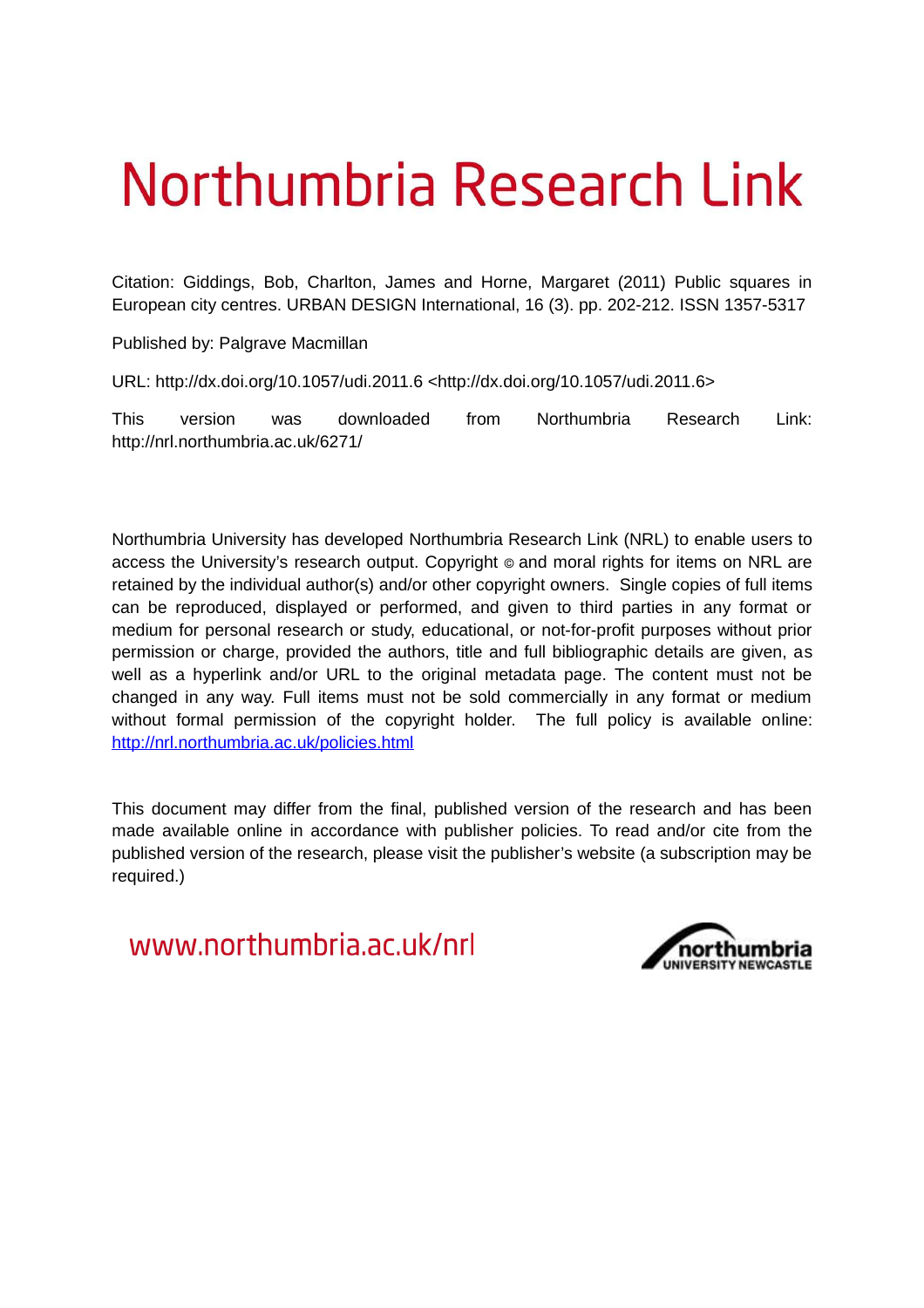# **PUBLIC SQUARES IN EUROPEAN CITY CENTRES**

Bob Giddings, James Charlton and Margaret Horne School of the Built Environment, Northumbria University, Newcastle upon Tyne, UK

Professor Bob Giddings School of the Built Environment Northumbria University Wynne Jones Building Floor 2 Ellison Place Newcastle upon Tyne, NE1 8ST, UK email: [bob.giddings@northumbria.ac.uk](mailto:bob.giddings@northumbria.ac.uk) tel: +44 (0) 191 227 4742 fax: +44 (0) 191227 3066

### **ABSTRACT**

During the latter part of the  $20<sup>th</sup>$  century, while a small number of exemplar city centre squares continued to be attractive places, the vast majority acquired either an image of empty spaces or an unattractive picture as traffic islands. This was emphasised by the decline of traditional community activities and the perception of comfort generated by internalising external space; coupled with a commodifying of cities in which they were merely viewed as commercial and retail opportunities. Communities need public spaces as places for assembly. They are the physical manifestation that each community is coherent and vibrant. Increasingly it is being recognised that identity and place have enormous roles in reinforcing society. The re-introduction of public squares is part of reversing the erosion of the public sector and the public realm, and reclaiming city centres from private interests for the benefit of communities. Criteria for comfortable external spaces have been researched, and these recognise the differences between northern and southern Europe. The most recent advances are in the simulation of city centre design; which includes geometry, uses, pedestrian movement and environmental conditions. There is confidence to be gained from visualisation of how squares will look, feel and be used; and will make a real contribution to sustainable urban design.

# **KEYWORDS**

squares, city centres, pedestrians, public realm, communities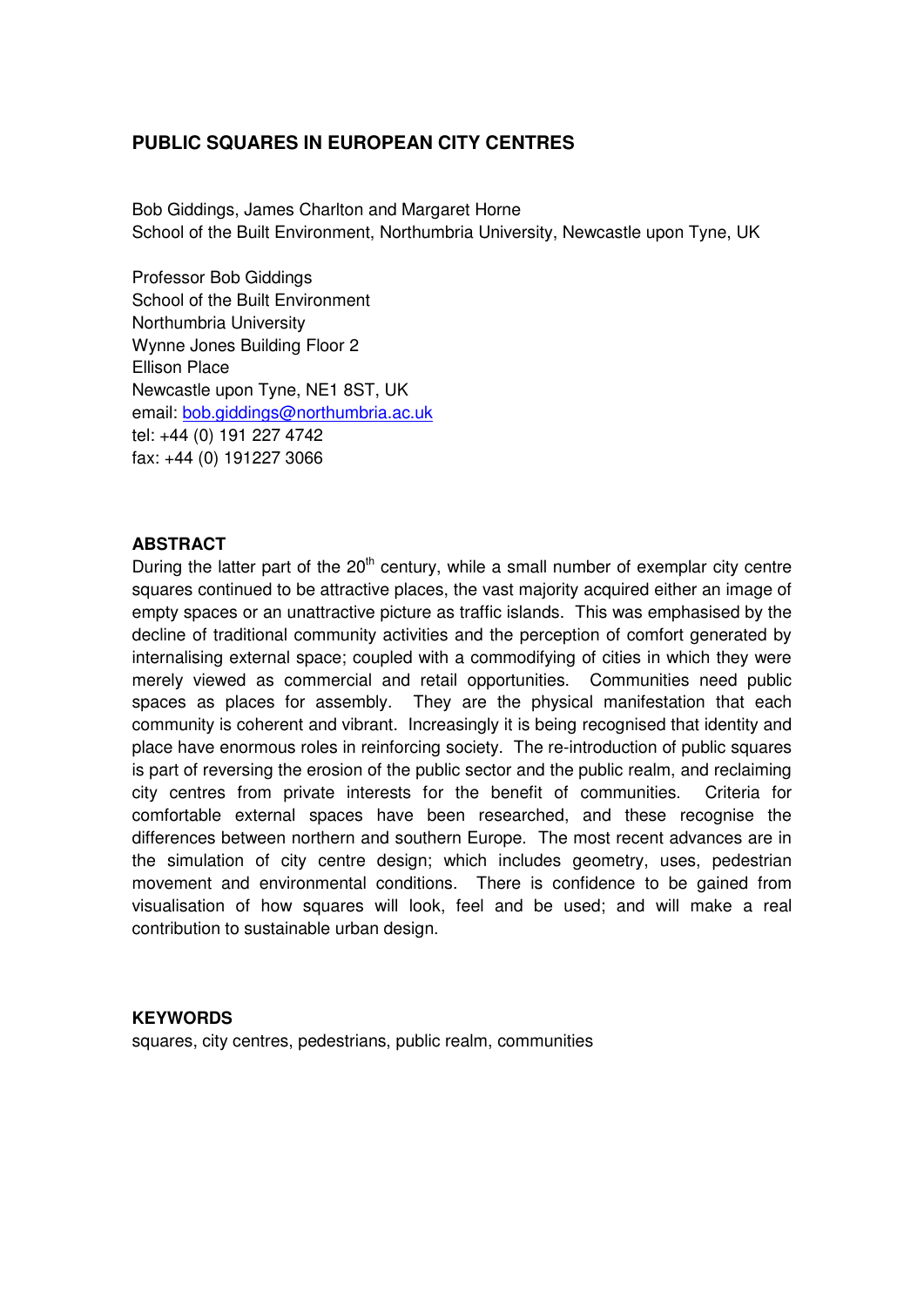# **INTRODUCTION**

The aim of this paper is to address three major issues:

- Why there has been a decline in public squares
- Why it is important to re-introduce public squares
- How to re-introduce public squares

A framework for geometric criteria from a previous study (Giddings, 1996) is tested with new data from five exemplar squares in northern European cities (Charlton, 2010). However, much of the research for this paper is in manipulating software that can simulate solar access and thermal comfort, wind flow, noise mapping and pedestrian movement (Charlton et al, 2008) ie, what is the effect of changing the geometry on these qualities? Chamberlain Square in Birmingham is selected from the exemplar squares, to highlight the positive aspects of public squares; and is tested and simulated in terms of microclimate and pedestrian movement. This is a demonstration of how new public squares can be designed by simulating all the various aspects. Finally a vision is presented of how public squares could be designed in future – using virtual city models.

# **THE DECLINE IN PUBLIC SQUARES**

Urban space has always been the place for the community rather than the individual and therefore public rather than private in nature. Historically, activities that occurred in urban spaces have been representative of that settlement. They were places where the framework of society was formulated, and where economic activity thrived. A common theme among urban pioneers is that the popularity of particular cities is derived, at least in part, from space that is defined by buildings rather than the commercial 20<sup>th</sup> Century model in which buildings are seen as artefacts dropped into space (Alexander, 1987). Squares are special urban spaces, provided for the benefit of the public. Initially, this facilitated ready defence against external aggression but the developing courtyard form offered more symbolic value. Of all types of urban space, squares are the most representative of the values of the societies that created them – the agora, forum, cloister, mosque courtyard are examples. Traditional functions included:

Trade: buying and selling, depository and manufacture Information: dissemination of news – place of social activity Recreation: games, teaching, lunch and conversation Protection: militia, training and drill, gathering in times of danger Piety: holy inspiration and prayer, open space before a church for worship (French, 1983)

However, Krier (1979) articulates a general feeling that towards the end of the  $20<sup>th</sup>$ Century, these functions had either become outdated or changed location and the public square had become synonymous with an empty space. The loss of symbolism in particular, was greatly lamented by Giedion (1962). The empty spaces were often filled with vehicles and many squares presented an unattractive picture as traffic islands. Gehl and Gemzoe (2001) observed that the private car was invading public space. The loss of the city squares as places for citizens, seemed to hasten the commodifying of cities in which they were viewed merely as commercial and retail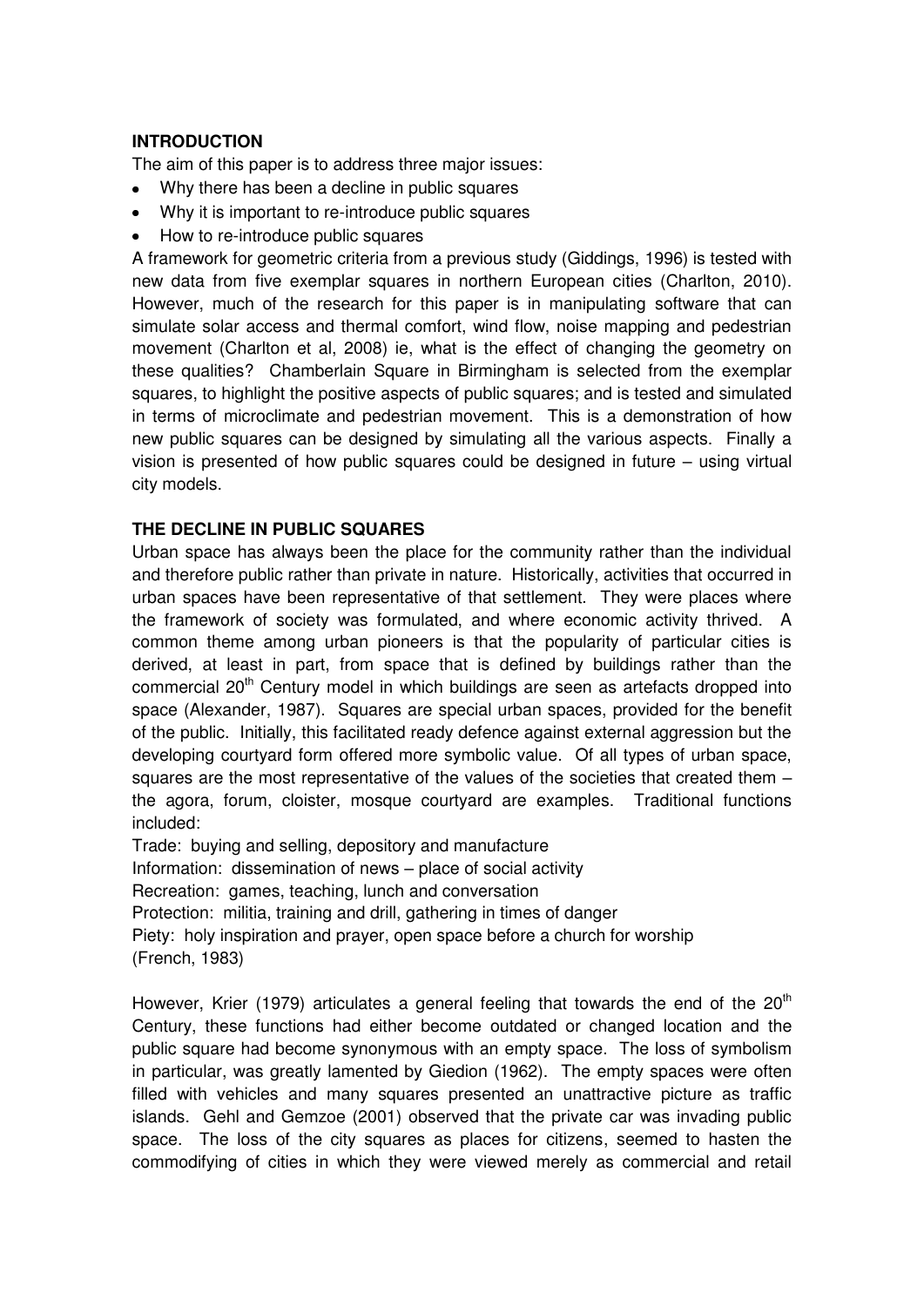opportunities; and the downgrading of the public realm by privatisation. Modern landmarks started to reflect the values of commercialism, where offices and retail units replaced buildings that were more representative of society. City streets and squares were covered-in by malls. These have the illusion of being public, especially as they occupy public space, but are operated by the private sector (Giddings *et al,* 2005). There also grew a perception, mainly emanating from the United States that public spaces were dangerous places. Fear of crime began to deter people from using them (Woolley *et al,* 2004). Much of this negative perception was aimed at young people, and notions such as urban youth culture, clientele of the young with large disposable income (Worpole and Knox 2007), and youthful playscapes (Chatterton and Hollands, 2002) dominating city centres, encouraged increasing privatisation. Often the process happened through public-led urban regeneration initiatives, with resulting developments being owned and managed by private landlords who have the power to restrict access and control activities (Minton, 2006). It also enabled the private sector to operate a form of social control through segregation; and the attendant growth in private security enabled a reduction in police costs. Private developments on public space provided a further income for the city authorities through the tax base, as well as offering profitable ventures for private enterprises. What was left of public space was often rented-out by local governments for commercial purposes; and what has been termed cafe-creep (Kohn, 2004), spread commercial interests even deeper into the public realm.

# **THE IMPORTANCE OF PUBLIC SQUARES**

There is a growing body of evidence that public space is able to deliver a range of benefits across economic, social and environmental spheres. A high quality public environment can have a significant impact on the economic life of urban centres. The presence of squares and other public spaces become vital business and marketing tools: companies are attracted by public places and these in turn attract customers, employees and services. Public spaces are open to all, and as such represent a democratic forum for citizens and society. They can bring communities together, provide meeting places and foster social ties of a kind that have been disappearing in many urban areas. These spaces shape the cultural identity of an area, are part of its unique character, and provide a sense of place for local communities. One of the benefits of high quality public space is its potential as a venue for social events. Well managed festivals and other events can have a very positive effect on the urban environment, drawing the community together and bringing economic, social and environmental benefits (Pugalis, 2009). Squares, in particular, can reintroduce the kind of civil society that has been lost in too many cities (Woolley *et al,* 2004). According to Mattson (1999) citizens have made it clear that they need spaces where they can interact with fellow citizens and try to persuade others of their viewpoints. Lack of public space is an insidious expression of a lack of democracy. In the past, public squares were invested with symbolic power that could evoke pride and public interaction. A crucial role of architecture and urban design in a democracy is the creation of public spaces that encourage civic interaction and discourse.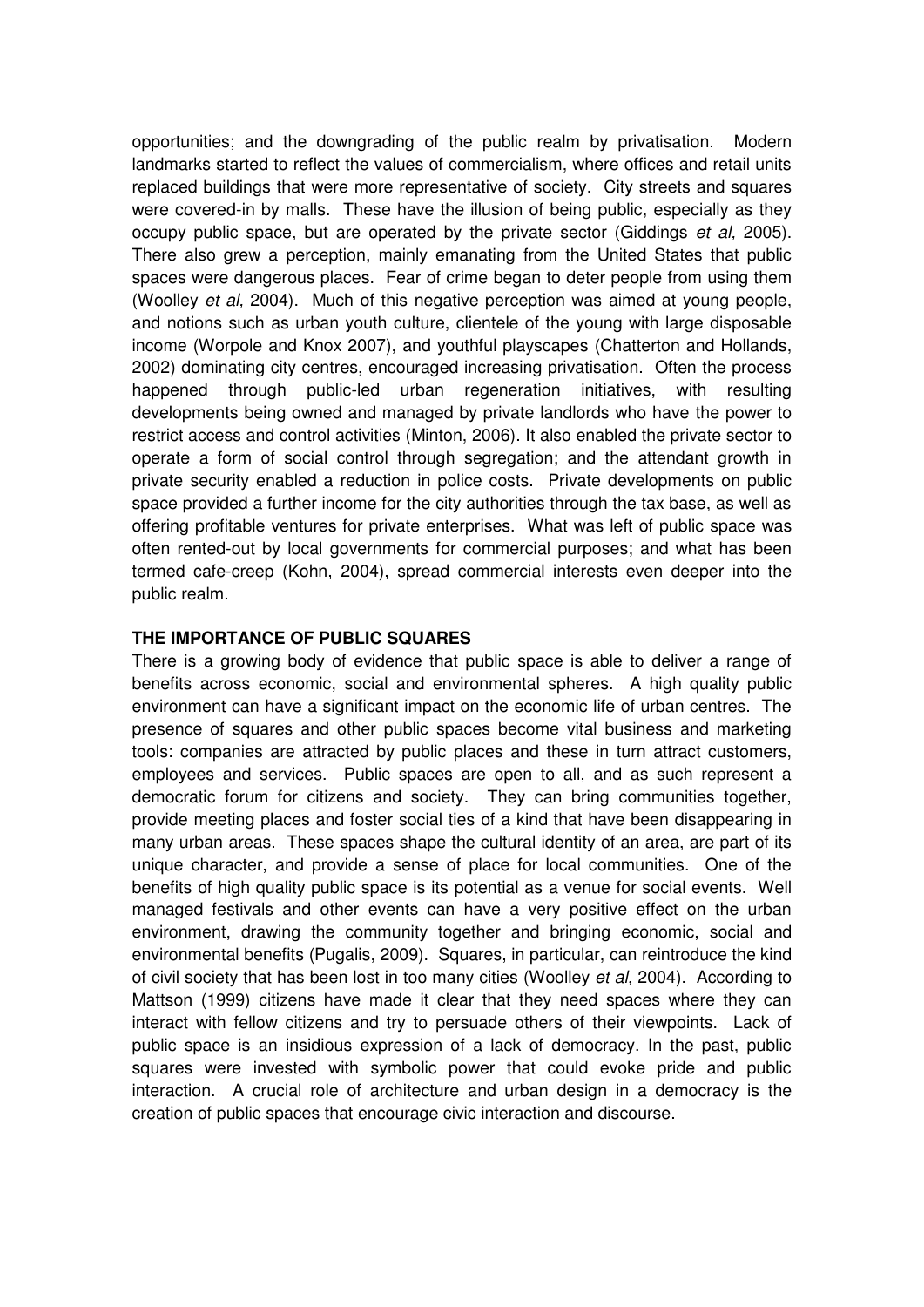Much of the negativity about city centre squares is derived from zoning policies, in which centres are viewed as the sole province of retail and commercial activity. In many popular European cities, squares are part of mixed use areas that include residences above ground floor level; so that 24 hour occupation of buildings is maintained and natural surveillance provides for defensible space, re-assuring those using city spaces at any time – in a similar way to Newman's (1973) proposals. Public squares have important social and cultural roles, providing people with places to meet, rest or stop and talk. These activities evidently take place where outdoor areas are of suitable quality. They also provide important focal points, which demonstrate that visitors have reached the heart of the city. Historic or otherwise significant buildings need a context, and squares can be an expression of civic pride, historic power and importance (Chesterton, 1997). The significance of a renaissance of buildings and activities that define society cannot be over-stated; and the importance of bringing symbolic buildings back to prominent positions in city centres; and locating them in proper settings is at its core. This leads to the concept of a square for every symbolic building. Increasingly it is being recognised that identity and place have enormous roles in reinforcing society.

In recent years, there have been numerous city centre pedestrianisation schemes throughout Europe, aimed primarily at rescuing pedestrians from the domination of motor vehicles. For example in 1981, there were approximately 1450 pedestrianised precincts in UK towns and cities (Roberts, 1981). By 1995, approximately 37% of principal city streets in the UK were pedestrianised compared with less than 5% in 1971 (Colliers Erdman Lewis, 1994). While in Copenhagen, there was 20,500  $m^2$  of pedestrianised space in 1968, 50,000 m<sup>2</sup> in 1986 and 71,000 m<sup>2</sup> in 1995 (Gehl, 2006). Pedestrianising city spaces is literally a step forward as it shows the public demand for them; but it has its limitations. First, large areas freed from vehicles can reduce options for drivers, and generate choking routes at the periphery. Secondly, streets designed for vehicles may not feel particularly comfortable for pedestrians. Thirdly, surrogate squares are often generated at road junctions, without the possibility to introduce spaces that really act as squares. The dimensions may not be appropriate, gaps between enclosing buildings too large, and so on. City design requires networks of properly conceived streets and squares – introducing pedestrians to symbolic buildings, culture, entertainment as well as commercial activity. The re-introduction of public squares needs to be viewed as part of reversing the erosion of the public sector and the public realm, and reclaiming city centres from private interests for the benefit of communities. The central idea is that people need spaces in which they can conceive of themselves as citizens committed to political debate and persuasion; and as neighbours with common educational and cultural needs. Without these spaces, citizenship wanes (Mattson, 1999).

### **HOW TO RE-INTRODUCE PUBLIC SQUARES**

Often local authorities own city space, or least have major influence on how it is developed. Design is more than just providing any space between commercial and retail buildings. Planning gain can be derived from these private sector developments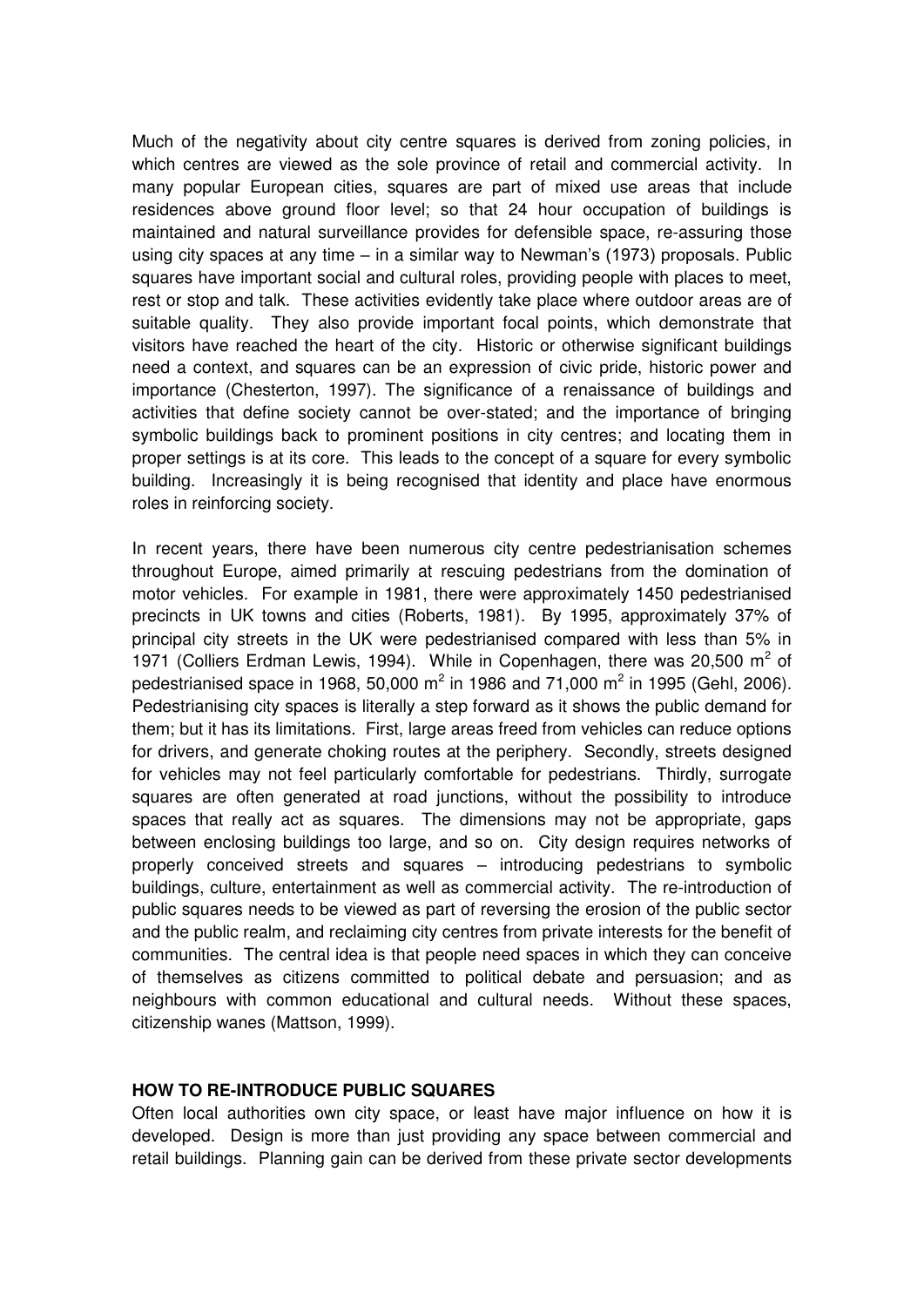as a means of creating new squares. They also need to be comfortable places. As Chesterton (1997) points out, a space needs to offer shelter, particularly from the wind. Even relatively unattractive places have been successful where they offer sheltered open spaces in the city centre. Criteria for comfortable city centre squares have been researched, and these recognise the differences between northern and southern Europe.

# **A Framework for the Design of Squares**

A study undertaken to establish a frame of reference for a city structure approach to urban design (Giddings, 1996) included criteria for the three dimensional geometry of squares. The study was based on academic literature from Sitte (1889) to Tibbalds (1990), as well as investigating popular northern European cities and selecting two comparable districts in Stuttgart and Amsterdam for detailed measurement and analysis. A particular influence was Lynch (1960) with his well-known analysis of city centres through elements termed paths, edges, districts, nodes and landmarks. More recently, this kind of analytical approach has been developed into a multiple centrality assessment by Porta, Crucitti and Latora (2008). Their assessment examines the relationship between nodes and generates optimum locations within the spatial system. In the context of this paper, nodes are city centre squares. Another study (Charlton, 2010) selected five exemplar squares from different countries in northern Europe to further test the framework. It is shown in Table 1 that the criteria remain appropriate.

The restriction until recently, has been that although it was possible to analyse existing popular squares and produce a frame of reference; the notion that a square designed to those criteria would be successful, had to be taken on trust. There was no guarantee that the microclimatic conditions would be favourable, that people would be comfortable interacting with it; and indeed even the visualisation of the proposal relied on traditional architectural communication techniques. It has been discovered that even a concept as unsustainable as recent masterplanning has benefitted from pictorial three-dimensional visions; demonstrating how more sophisticated images can assist with decision-making and fund raising (Giddings and Hopwood, 2006).

| cities                                      | dimensions<br>small: $30x12$<br>avge: 70x50<br>90x35 | length<br>to<br>width      | length<br>to<br>height     | width to<br>height         | perimeter | number<br>οf<br>openings | %tage<br>οf<br>perimeter |
|---------------------------------------------|------------------------------------------------------|----------------------------|----------------------------|----------------------------|-----------|--------------------------|--------------------------|
|                                             | max: 100x70<br>120x50                                | 1.1 <sub>to</sub><br>3.0:1 | 1.4 <sub>to</sub><br>8.0:1 | 0.8 <sub>to</sub><br>3.0:1 | 75-335    | $2 - 5$                  | 8%-28%                   |
| Giddings (1996) all dimensions in metres    |                                                      |                            |                            |                            |           |                          |                          |
| Birmingham                                  | 70 x 60                                              | 1.2:1                      | 3.5:1                      | 2.0:1                      | 254       | 5                        | 23                       |
| <b>Bruges</b>                               | 70 x 45                                              | 1.5:1                      | 5.2:1                      | 2.3:1                      | 230       | 3                        | 9                        |
| Hague                                       | 70 x 30-40                                           | 2.0:1                      | 6.0:1                      | 2.7:1                      | 207       | 4                        | 12                       |
| Bonn                                        | 70 x 25-50                                           | 1.9:1                      | 3.5:1                      | 1.1:1                      | 220       | 3                        | 14                       |
| Paris                                       | $100 \times 45$                                      | 2.2:1                      | 3.2:1                      | 2.2:1                      | 286       | $\overline{4}$           | 18                       |
| all dimensions in metres<br>Charlton (2010) |                                                      |                            |                            |                            |           |                          |                          |

Table 1 Geometric Criteria and Results from Five Exemplar Squares Northern European Cities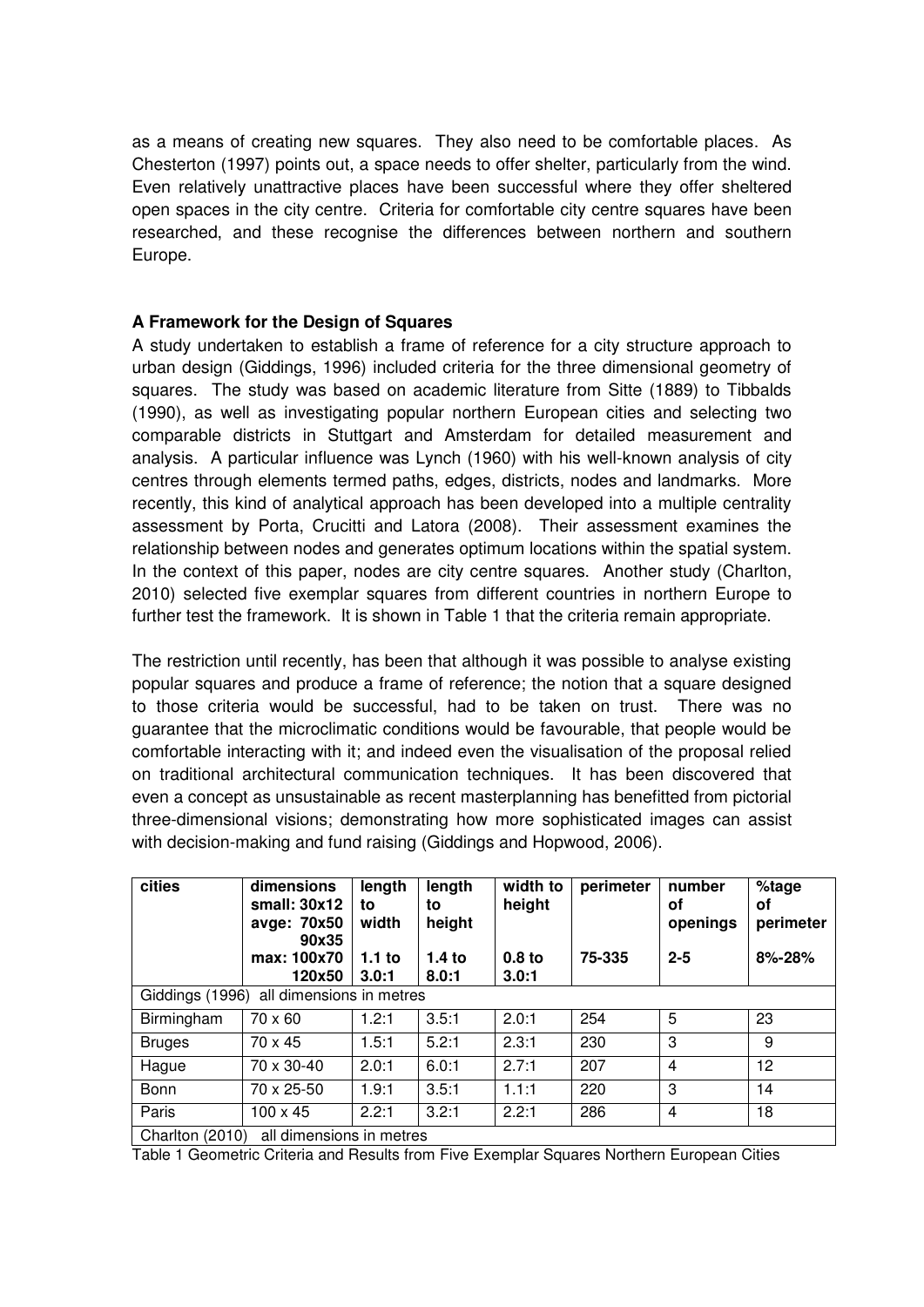There is confidence to be gained from visualisation of how squares will look, feel and be used; and this will make a real contribution to the longevity of sustainable urban design. With the current research, in addition to geometry - measures of temperature, wind and noise are also taken; to assess them against the following microclimatic criteria, and to validate the software modelling intended for incorporation in the design of future squares:

| <b>Microclimate</b>                       |                                                                                  |                                                                                                                                                                                                         |  |  |  |  |  |
|-------------------------------------------|----------------------------------------------------------------------------------|---------------------------------------------------------------------------------------------------------------------------------------------------------------------------------------------------------|--|--|--|--|--|
| $Temperature$ <sup>o</sup> C              | Wind in miles per hour (mph)                                                     | Noise $db(A)$                                                                                                                                                                                           |  |  |  |  |  |
| $13 -$<br>24                              | no noticeable<br>$-4$<br>pedestrian discomfort<br>4-8 - wind is felt on the face | 40 - private discussion<br>50 - ambient background<br>noise level                                                                                                                                       |  |  |  |  |  |
| Gehl (2006)<br>Pushkarev and Zupan (1975) | Cooper Marcus and Francis<br>(1997)                                              | light traffic 30m away<br>60 - conversation at 1m<br>singing birds<br>65 - maximum at night to<br>avoid sleep disturbance<br>70 - maximum during day to<br>maintain acceptable<br>internal noise levels |  |  |  |  |  |
|                                           |                                                                                  | Sharland (1972)<br>Sacre (1993)                                                                                                                                                                         |  |  |  |  |  |

Table 2 Microclimatic Criteria for Squares in Northern Europe

The primary differences between northern and southern Europe is that in the north, it is not usual for the climate to produce temperatures of over  $24^{\circ}$ C; whereas uncomfortable winds speeds of over 8mph are commonplace. Thus the objective in northern Europe is to design squares that provide temperatures of more than  $13^{\circ}$ C, on as many occasions as possible, while minimising the number of days that the wind exceeds 8mph. Wind speeds of less than 4mph are generally the most comfortable, and ideally would only increase to 8mph, as the temperature approaches the preferred maximum of  $24^{\circ}$ C. In southern Europe, the squares tend to be smaller and more enclosed, to maximise shading. There are more hours of sunlight, the temperatures are higher and the wind often less. Thus, the objectives in southern Europe are to lower temperatures and increase air movement.

The other major part of the current research is modelling pedestrian movement. In order to avoid the claims that squares will remain empty spaces, simulated pedestrian activity related to the dimensions of a proposed square, the size, number and nature of openings, its detailed design; and the uses of its enclosing buildings need to be demonstrated.

### **Software Modelling**

A comparative analysis of microclimatic and pedestrian movement software was undertaken (Charlton et al, 2008) and the following were selected as the most accurate and compatible for the analysis and holistic design of public squares. A fundamental criterion was the need for three dimensional simulation. There are a number of well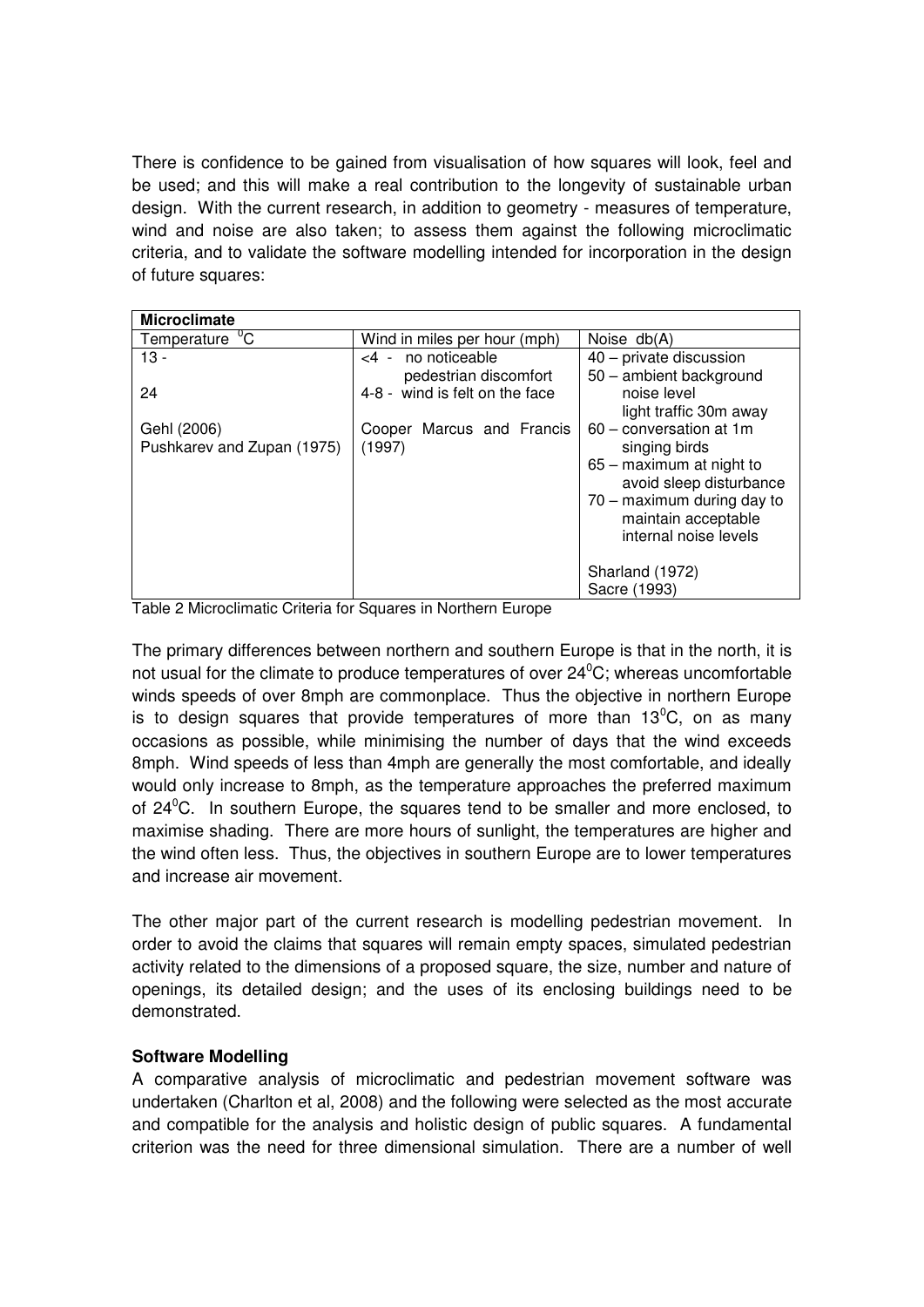established simulation software systems that can only operate in two dimensions. Thus the following software was selected:

| Microclimate                     |                     |  |  |  |
|----------------------------------|---------------------|--|--|--|
| solar access and thermal comfort | TownScope           |  |  |  |
| wind analysis                    | $\cdot$ Star – CCM+ |  |  |  |
| noise mapping                    | Cadna A             |  |  |  |

**Pedestrian Movement Legion Studio with Legion 3D** Table 3 Microclimate, Pedestrian movement and selected software

# **Microclimate**

# **solar access and thermal comfort**

A selection process based on available software revealed that a Belgium product, TownScope is the most appropriate choice for simulating these aspects. It can import both 3Ds and DXF file formats, add meteorological parameters (humidity, clouding, etc.) and vegetation masks specified as monthly data, create terrain from 3D points, and can render opacity and daylight shadings. To define the surrounding materials, TownScope offers a database of the most common materials found in the urban realm. It has a relatively sophisticated capability to assess direct, diffused and reflected energy; total sunlight time and total shade time. It can also estimate the variation in temperature from the city meteorological data at any time. Currently this takes a considerable amount of computer power. Software development is therefore needed to produce a package that can be run on standard design office computers [\(http://www.townscope.com/\)](http://www.townscope.com/).

### **wind analysis**

Wind flow has already been identified as having a substantial effect on the comfort of pedestrians. The factors that can modify natural wind speed include the size and shape of the space, openings and the nature of the enclosing buildings. Permeable features such as trees, hedges, fences, etc., can also reduce wind speeds. Of the available software, a computer fluid dynamics tool devised for the engineering industry was selected. It is termed STAR-CCM+, and has a long established reputation of providing solutions to complex problems in fluid mechanics, as well as being the most versatile platform for industrial computer fluid dynamics simulation. Developed by CD-adapco in the USA, the latest version offers CAD importation and preparation, meshing, model set-up and iterative design studies - enabling the user to achieve more accurate results in a shorter time period [\(http://www.cd-adapco.com/products/STAR-](http://www.cd-adapco.com/products/STAR-CCM_plus/index.html)[CCM\\_plus/index.html\)](http://www.cd-adapco.com/products/STAR-CCM_plus/index.html).

### **noise mapping**

Noise is part of the daily assault on the senses and a major source of urban pollution. Solid walls are the most effective sound barriers. However, to be effective they must be sufficiently long and high, and close to the source of the noise or to the people to be protected. Thus, the arrangement of the enclosing buildings and the detailed design of the space, is the most visually appropriate means of controlling sound. The software, CadnaA (computer aided noise abatement) was selected for this research, as it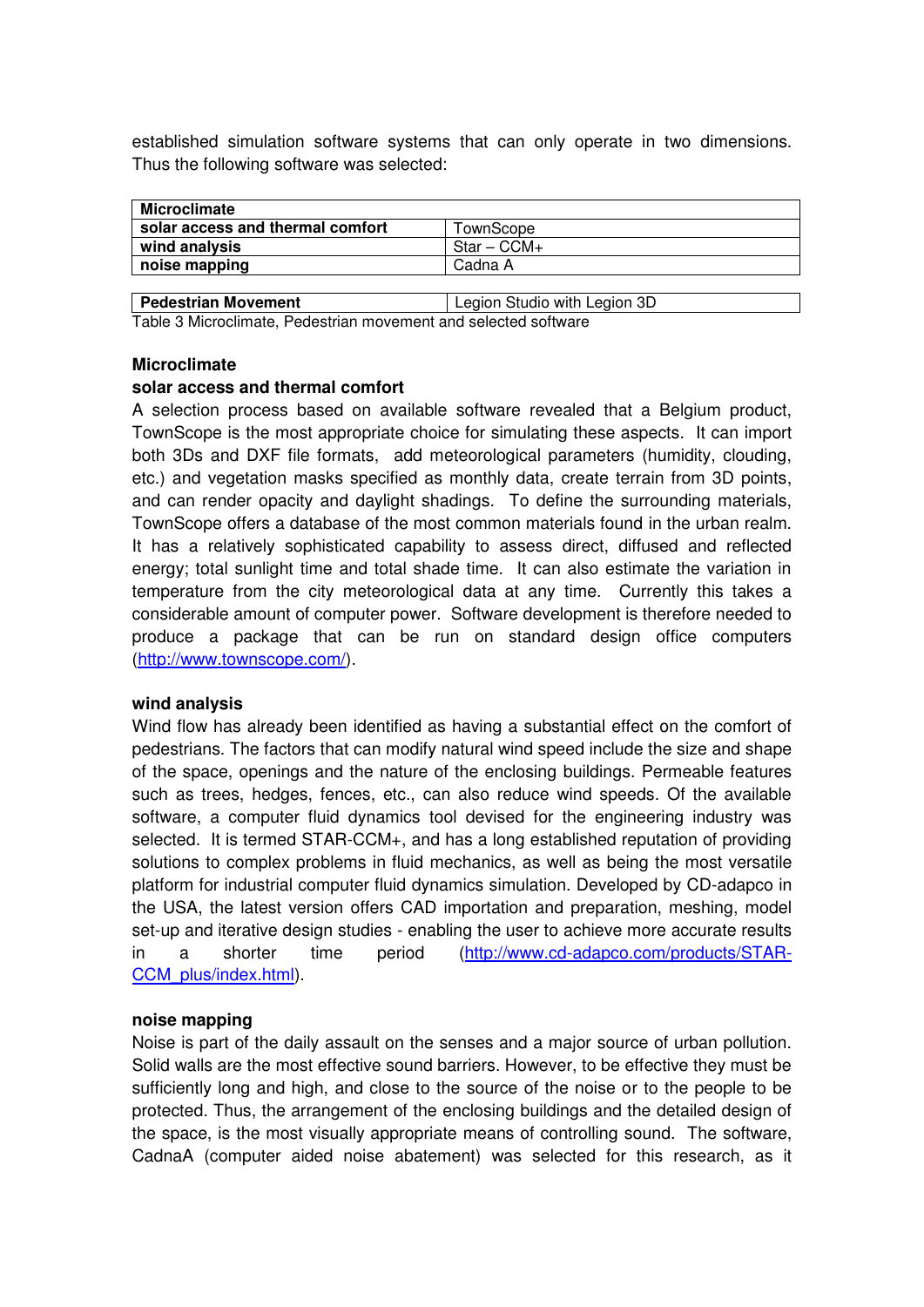appeared to have features absent in other noise mapping software that would assist in generating, adapting and editing models. Developed by DataKustik in Germany, the software has powerful calculation algorithms, extensive tools for object handling, the ability to import and export information from Google earth, outstanding 3D visualization and a user-friendly interface. It is also able to communicate with other applications, such as CAD software and GIS-databases. Originally devised for noise pollution from industrial sites, road and rail – since it has been used in this research, the company has added entire towns and urbanized areas to its portfolio [\(http://www.datakustik.com/en/products/cadnaa/\)](http://www.datakustik.com/en/products/cadnaa/).

### **Pedestrian Movement**

This is the essential ingredient of public squares. Without people, squares have no justification and there would be a return to the image of empty spaces. Pedestrian software can either be a 2D or 3D application used to model the movement and flow of pedestrians within a given space and environment. The methodology identified and filtered the software applications capable of pedestrian movement, and selected the software application Legion Studio with Legion 3D as being considered appropriate for the research, in order to achieve a three dimensional application, realistically-rendered pedestrians and other animations. Legion was designed to simulate pedestrian movement at transport interchanges and sports stadia. This research has extended its application to city squares. More information on this product can be found at [\(http://www.legion.com/\)](http://www.legion.com/).

### **EXAMPLE – CHAMBERLAIN SQUARE**

This is the exemplar square from Birmingham in the UK (see Table 1), and will be used to demonstrate activities, microclimate and pedestrian movement. Any of the other squares – Burg in Bruges, Grote Markt in The Hague, In der surst in Bonn or Burg in Paris, could have been chosen as they all meet the criteria. However, as Corbett (2004) points out Birmingham's City Centre Design Strategy is focused on the delivery of new and improved city squares. As shown on Figure 1, the square is bounded by the Public Library and Municipal Offices to the north, the Council House, Museum and Art Gallery to the east, the Town Hall to the south and Paradise Forum cafes and shopping to the west. The openings are a relatively high percentage of the perimeter (see Table 1), suggesting quite high pedestrian numbers. Public art includes statues of Thomas Attwood (Figure 3), Priestley, Watt, and Dawson. In urban design terms, the square is a fitting, high quality setting for the historic buildings as well as an attractive and distinctive space in its own right. With the existing and developing public facilities around it; including the School of Music, the square is increasingly being viewed as a cultural hub. It is also an important component of the east-west pedestrian spine, which is an attractive route of squares and promenades. Chamberlain's memorial and central fountain form the focus of a distinctive amphitheatre, where people sit out in fine weather. It also acts as a stage for a variety of public events and as a speakers' corner (Sparks 1993). The amphitheatre design exploits the 6m change in level, and enhances the setting for these activities.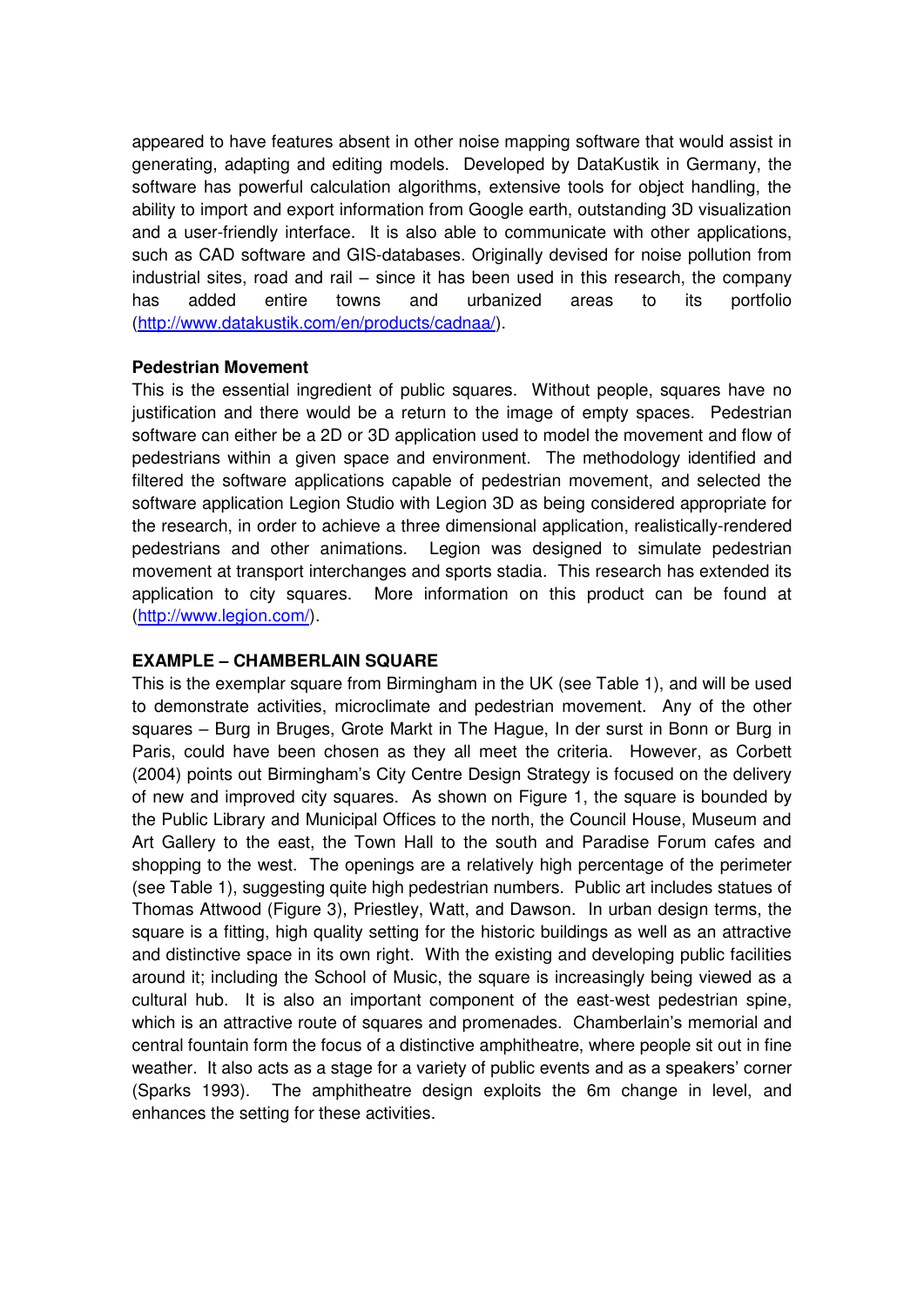

Figure 1 Plan of Chamberlain Square, Birmingham, UK



Figure 2 (top left) Birmingham Beach June 2009 Chamberlain Square Figure 3 (top right) Statue of Thomas Attwood (political reformer) on the steps of the amphitheatre

Figure 4 (bottom) Pedestrian Movement between Chamberlain Square and Victoria Square

For simplicity, the measurement of temperature, wind and noise; and their simulation with the software outlined above, was undertaken on a single day – 26 May 2009.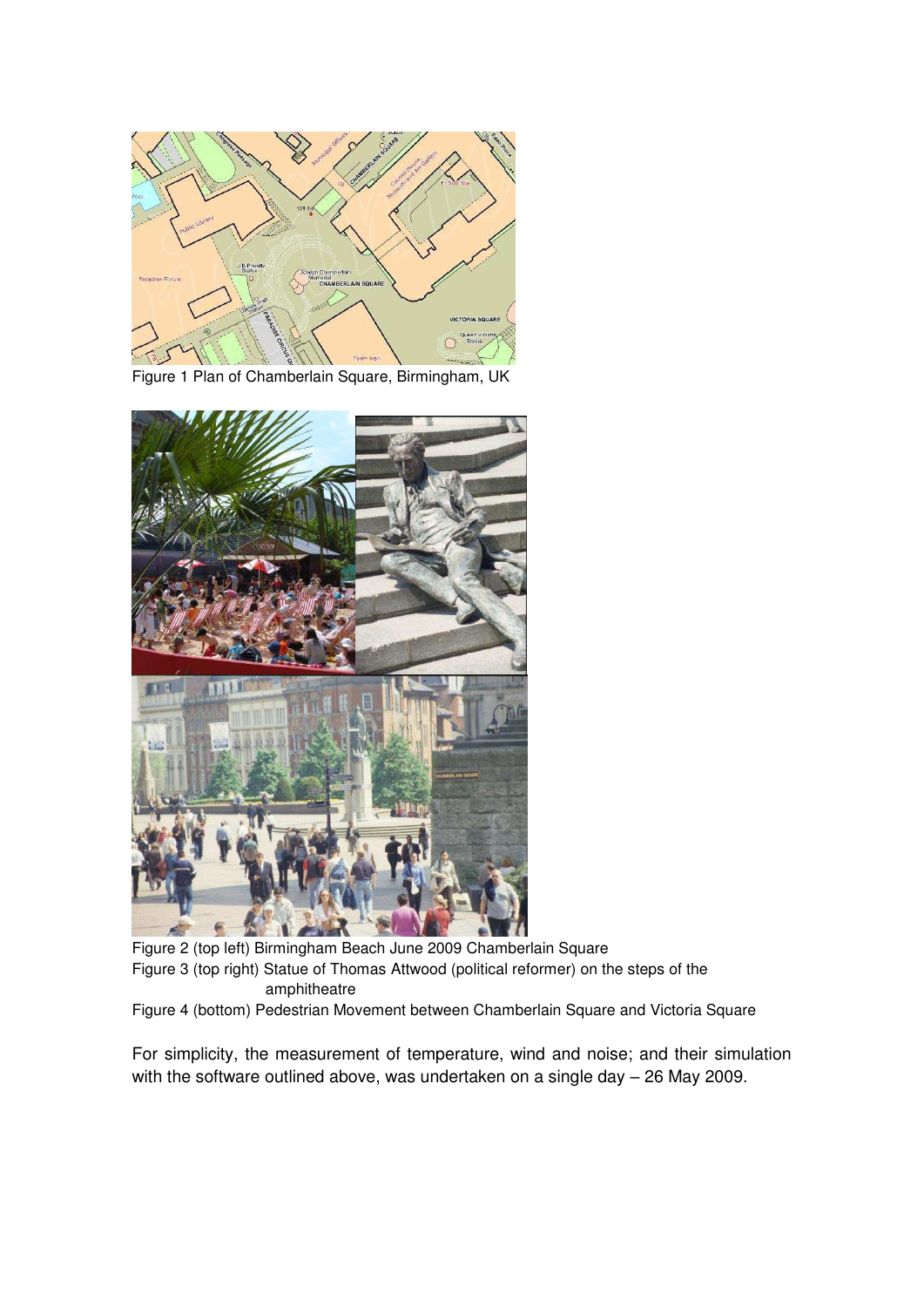| Microclimate - sample 26 May 2009 |                       |                      |                       |  |  |  |  |
|-----------------------------------|-----------------------|----------------------|-----------------------|--|--|--|--|
| measure                           | in<br>average climate | average microclimate | l simulated with      |  |  |  |  |
|                                   | Birmingham (1)        | in square (2)        | software              |  |  |  |  |
| temperature                       | $13^{\circ}$ C        | $18^{\circ}$ C       | 18 <sup>°</sup> C (3) |  |  |  |  |
| wind                              | 15mph                 | 6 <sub>mph</sub>     | 6 <sub>mph</sub>      |  |  |  |  |
| noise                             | not applicable        | 60dbA                | 60.5dbA               |  |  |  |  |

Notes:

- 1. average climate in Birmingham on 26 May 2009 [\(http://www.meteoarchive.com\)](http://www.meteoarchive.com/)
- 2. average figures from 7 locations in the square, measured morning, mid-day and evening
- 3. data from the simulation includes a solar access pattern throughout the day

Table 4 Measures of Climate, Microclimate and Simulation for Chamberlain Square

The results show that on a sample day, Chamberlain Square enjoys a more comfortable microclimate than the natural climate in Birmingham. The temperature in the square was raised by  $5^{\circ}$ C and the wind reduced by 9mph. The simulated figures appear very similar to those measured. Thus, there is confidence that the simulated figures which will be produced for future designs of public squares, will be realised in practice.

Figure 5 shows the number of people moving every 15 minutes in a westerly direction ie from Victoria Square towards Paradise Forum during a sample day of Monday 30 June 2003. These are the most recent comprehensive data collected by Birmingham City Council. The survey showed similar numbers for the easterly movement. The total number of people who moved in one direction during the day was 8545.



 <sup>(</sup>Birmingham City Council 2003)

Figure 5 Pedestrian Movement Figures for Chamberlain Square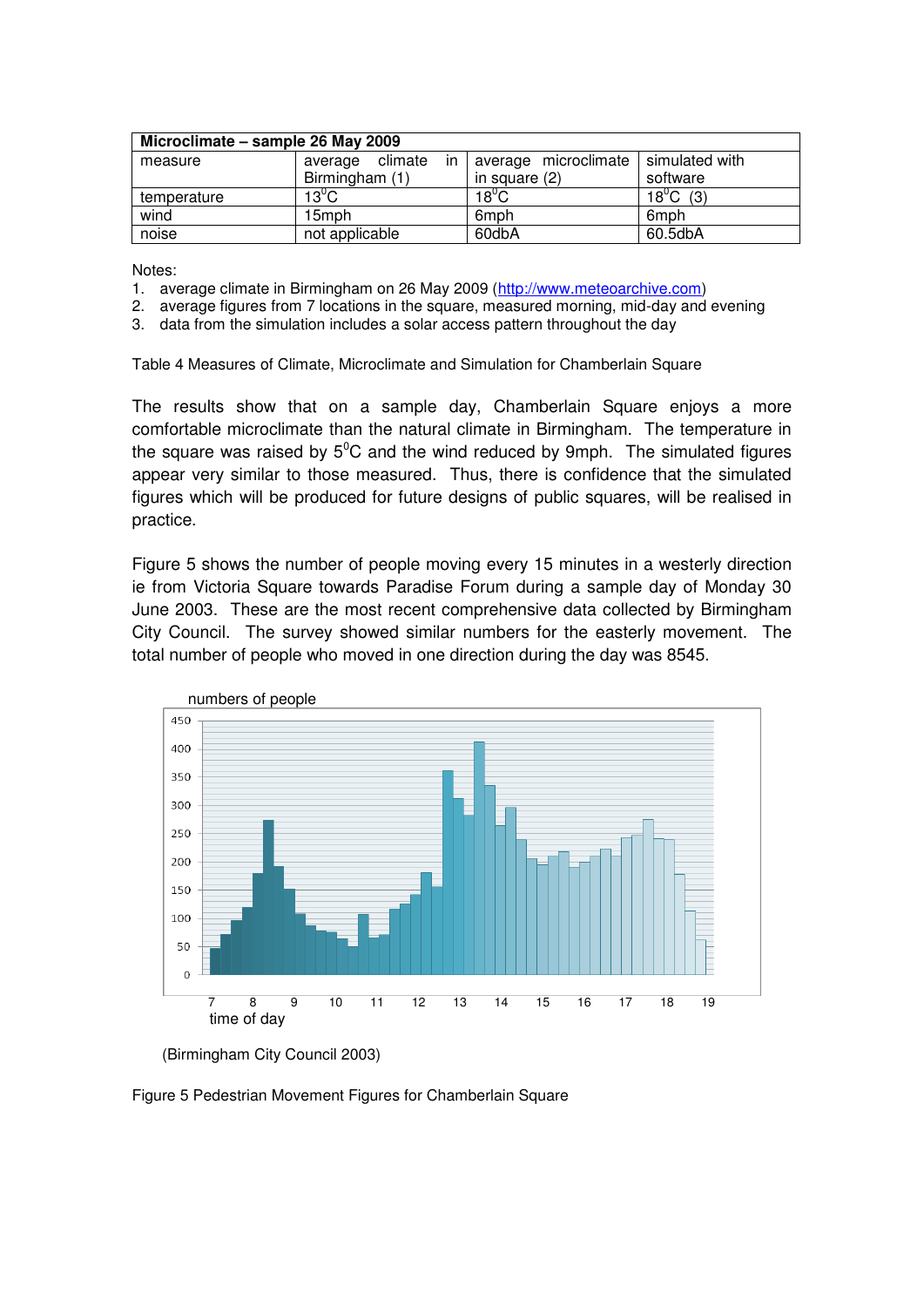This is an extraordinarily high figure for just one of Birmingham's squares, and clearly demonstrates the attraction to pedestrians. Of the total number, only 85 were aged between 11 and 17 years old – dispelling the perception that city centre spaces are dominated by an urban youth culture.

### **Simulation of Pedestrian Movement**

The software can predict pedestrian movement within external spaces. Measures of pedestrian numbers from city data, together with building uses, and entry/exit points are entered; and scenarios for pedestrian movement can be simulated. Figure 6 shows a still frame from a time-related moving sequence. In this case it has been applied to Chamberlain Square but could equally well be applied to the design of a new square.



Figure 6 Simulation of Pedestrian Movement in Chamberlain Square

# **THE VISION**

This research has proved that software can be used to predict solar access and thermal comfort, wind speed and movement, noise, and pedestrian movement for proposed public squares at design stage. However, the study revealed that none of the software is well developed and the simulation takes considerable computer power. Thus, significant programming work is required before a design tool could be available. An alternative could be to utilise the virtual city models that are becoming commonplace in British and other European cities (for example see Figure 7). Currently, these are based on virtual reality, but layers of building information modelling could be added to produce a database of climatic information and existing pedestrian movement in three-dimensional form. The intention is that designers will be able to log onto the appropriate city model, and insert their designs. The building information modelling database will then be able to predict the microclimatic conditions and pedestrian movement. In this way, different locations and geometric configurations can be tested until the optimum solution is achieved. The detailed design of subspaces, landscaping,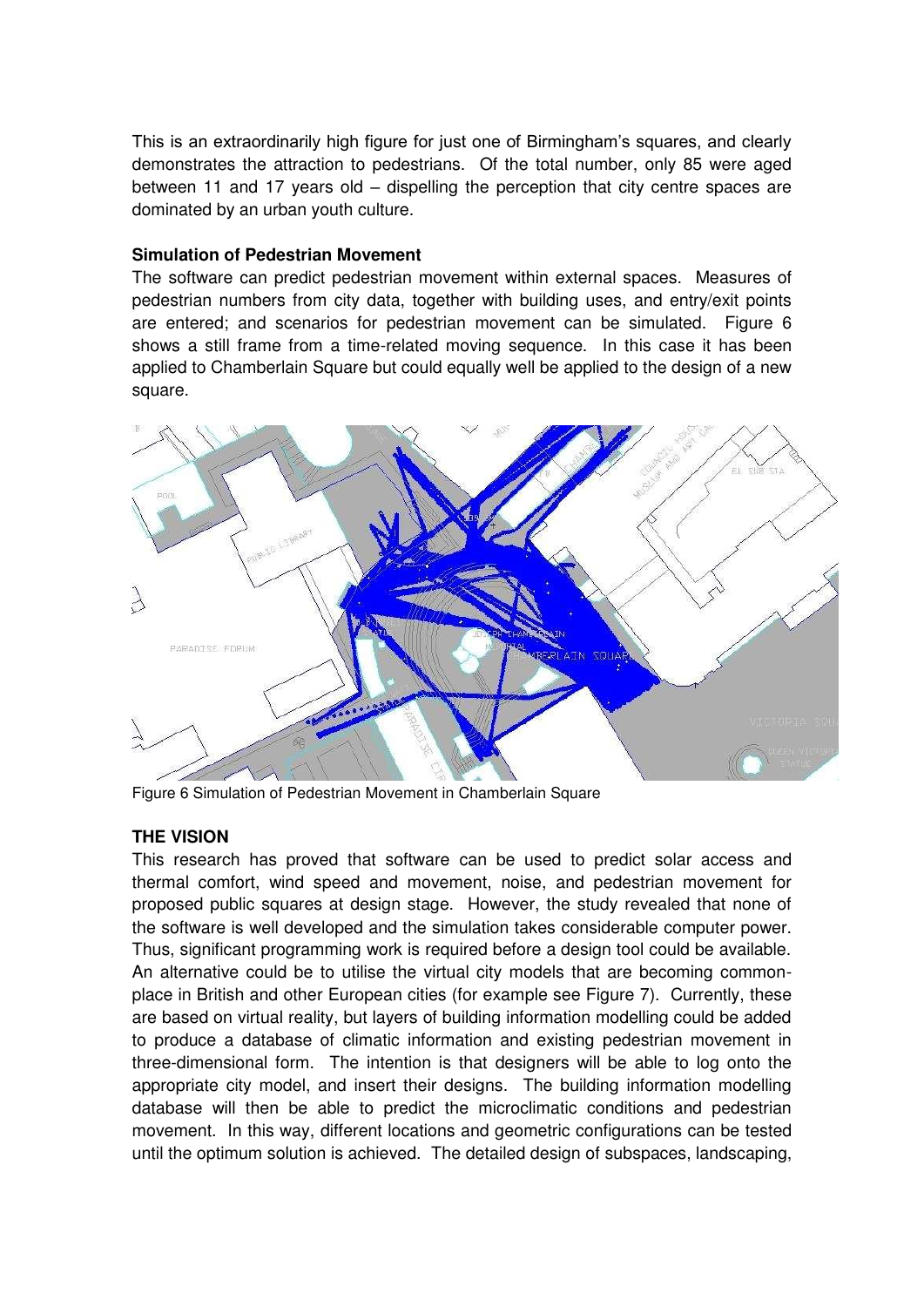seating, public art, lighting, canopies and umbrellas can be added to the model and their effects on microclimate and pedestrian activity observed. High levels of pedestrian activity are usually desirable, provided there is not overcrowding; so that there are still places to rest and linger, and there are no pressure points at entrances and exits to the squares.



Figure 7 Birmingham Virtual City Model with Chamberlain Square at the centre

### **CONCLUSION**

This paper has outlined the reasons for the decline of public squares in European city centres, analysed why they are important and why they should be re-introduced. Previous studies were summarised and it was shown that the framework developed for the design of new squares is still valid. However, there was inactivity in progressing the criteria beyond geometric parameters due to the lack of tools. Software is now becoming available that can simulate microclimatic conditions and pedestrian movement. An existing exemplar square in the UK was selected to demonstrate these tools, which are on the point of being ready for use in the design of new squares. Innovative visualisation techniques are already being adopted by developers, and these can also be used in the promotion on new squares. Future studies were identified and these include The Vision, in which virtual city models will not only be able to show the proposed design of these squares but also provide simulated data on the microclimate and pedestrian movement that will result from them.

### **REFERENCES**

Alexander, C. (1987) A New Theory of Urban Design. New York: Oxford University Press.

Birmingham City Council. (2003) Pedestrian Statistics in the City Centre: Chamberlain Square, unpublished report*,* Birmingham: City Council.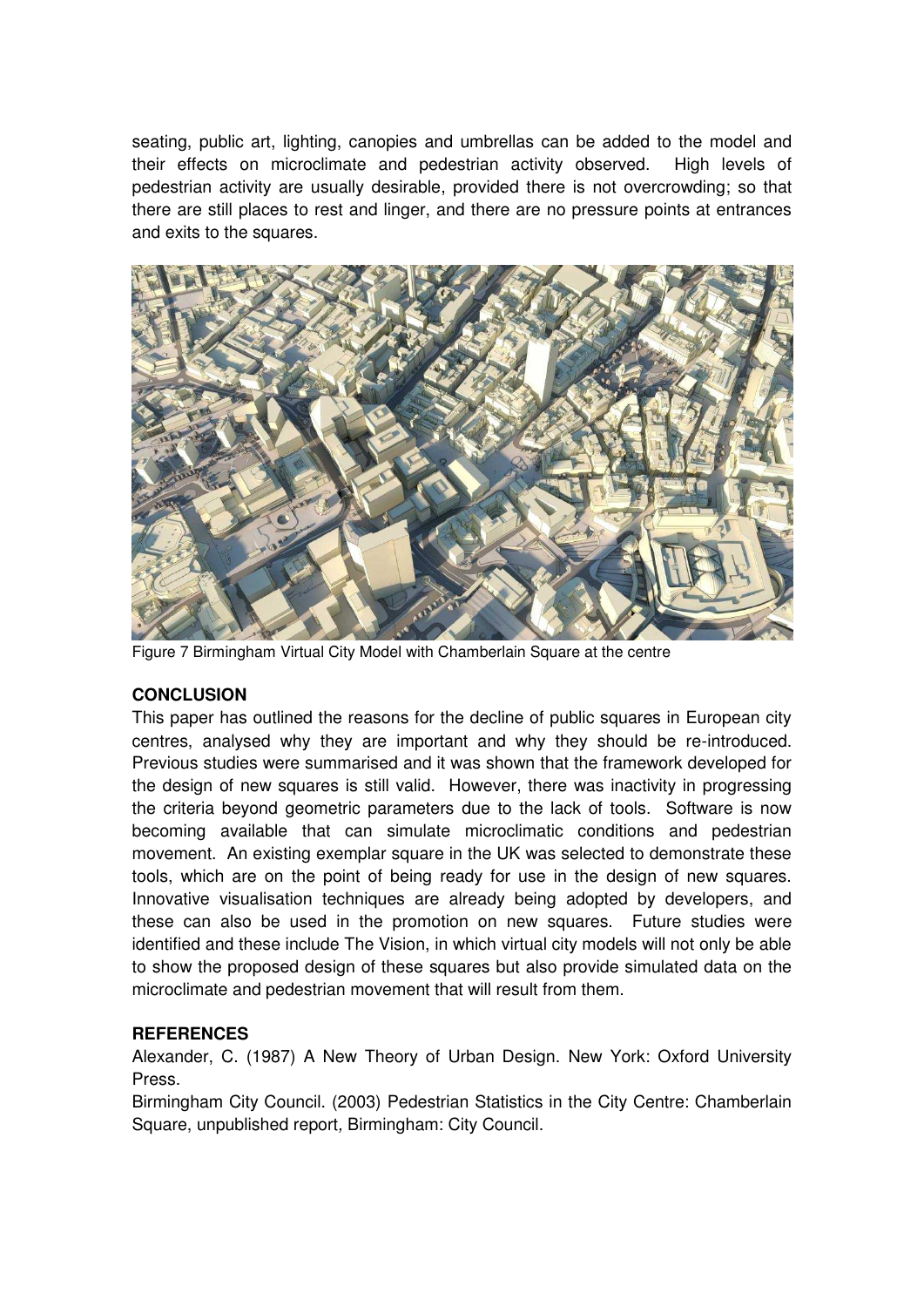Charlton, J., Giddings, B. and Horne, M. (2008) A survey of computer software for the urban design process. In: Proceedings of the 9<sup>th</sup> Conference on Design Decision Support Systems, Eindhoven, The Netherlands.

Charlton, J. (2010) Holistic Design of City Centre Squares. Draft PhD thesis. Northumbria University, Newcastle upon Tyne.

Chesterton/Pedestrian Market Research Services Ltd. (1997) Managing Urban Spaces in Town Centres*.* London: The Stationery Office.

Chatterton, P. and Hollands, R. (2002) Theorising urban playscapes: producing, regulating and consuming youthful nightlife city spaces. Urban Studies 39: 95-116.

Colliers Erdman Lewis (1994) The Pedestrianisation Myth*.* London: CEL Research and Consultancy.

Cooper Marcus, C. and Francis, C. (eds.) (1997) People Places: Design Guidelines for Urban Open Space, 2<sup>nd</sup> ed. New York: John Wiley and Sons Inc.

Corbett, N. (2004) Transforming Cities: Revival in the Square, London: RIBA Enterprises.

French, J.S. (1983) *Urban Space* – A Brief History of the City Square, 2<sup>nd</sup> ed. Iowa: Kendall Hunt Publishing.

Gehl, J. and Gemozoe, L. (2001) New City Spaces. Copenhagen: The Danish Architectural Press.

Gehl, J. (2006) Life Between Buildings - Using Public Space,  $6<sup>th</sup>$  ed. Copenhagen: The Danish Architectural Press.

Giddings, B. (1996) Towards the urban restoration of Newcastle upon Tyne. Urban Design International 1(3): 265-281.

Giddings, B., Hopwood B., Mellor, M. and O'Brien, G. (2005) Back to the City: a route for urban sustainability. In: M. Jenks and N. Dempsey (eds.) Future Forms and Design for Sustainable Cities. Oxford: Architectural Press, pp. 13-30.

Giddings, B. and Hopwood, B. (2006). From evangelical bureaucrat to visionary developer: the changing character of the master-planner in Britain. Planning Practice and Research 21(3): 337-348.

Giedion, S. (1962) Space, Time, Architecture,  $4<sup>th</sup>$  ed. Cambridge: Harvard University Press.

Kohn, M. (2004) Brave New Neighbourhoods, The Privatisation of Public Space. New York: Routledge.

Krier, R. (1979) Urban Space*,* New York: Rizzoli Publications Inc.

Lynch, K. (1960) The Image of the City, Cambridge, Mass.: MIT Press.

Mattson, K. (1999) Reclaiming and remaking public space: towards an architecture for American democracy. National Civic Renewal 88(2): 133-144.

Minton, A. (2006) What Kind of World Are We Building? The Privatisation of Public Space. London: RICS,

Newman, O. (1973) Defensible Space: people and design in a violent city. London: Architectural Press.

Pugalis, L. (2009) Achieving Place Quality. Urban Design 109: 14-15.

Porta, S., Crucitti, P. and Latora, V. (2008) Multiple centrality assessment in Parma: a network analysis of paths and open spaces. Urban Design International 13(1): 41-50.

Pushkarev, B. and Zupan, J.M. (1975) Urban Space for Pedestrians: A Report of the Regional Plan Association. Cambridge: MIT Press.